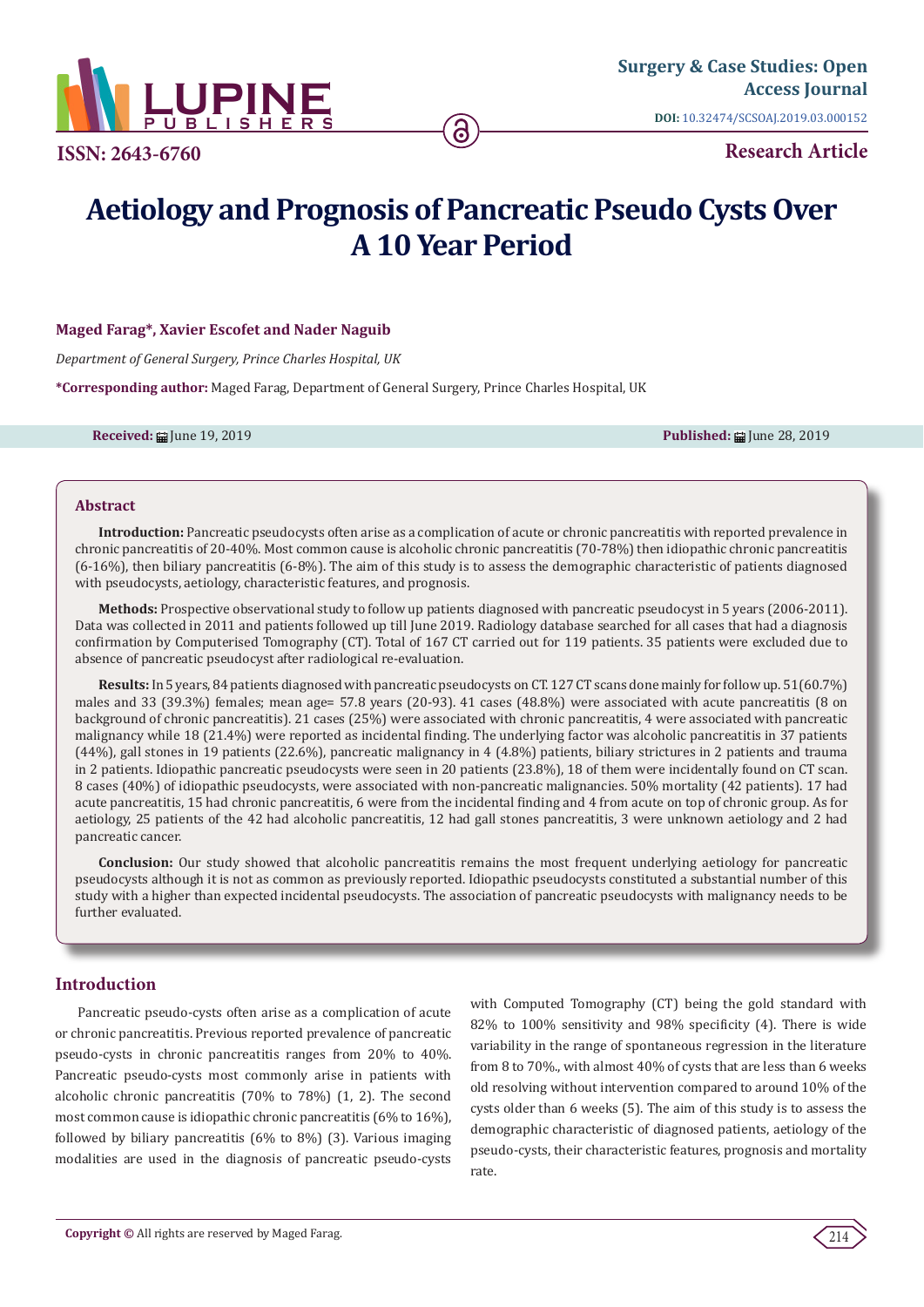# **Methods**

This is a prospective observational study to follow up all consecutive patients diagnosed with pancreatic pseudo-cyst over a period of five years (2006 – 2011) in a district general hospital. Data collected retrospectively in 2011 to identify patients with pseudopancreatic cysts. The search was conducted using the radiology database of all cases had a diagnostic confirmation of pseudo pancreatic cyst by Computerized Tomography (CT). A total number of 167 CT scans were carried out for 119 patients. Radiological re-evaluation was conducted by a designated radiologist. 35 patients were excluded from the study due to absence of pancreatic pseudo-cyst after radiological re-evaluation. The remaining 84 patients were followed up till June 2019. The following demographic data were collected (age, gender, aetiology of pancreatitis, blood tests including amylase, liver function tests, white cell count, serum calcium and oxygen saturation). Mode of treatment and related complications. Radiological characteristics of the pancreatic pseudo cyst included: site, size, duration, calcification within the cyst. Other parameters observed prospectively were; mortality/ morbidity, further episodes of pancreatitis and duration between diagnosis and mortality/ morbidity. Subgroup analysis was conducted to look at prevalence of different aetiologies in both genders. Statistical analysis was conducted using Fisher Exact test, Mann-Whitney U test and the multivariate analysis was carried out using SPSS version 25 for Windows (SPSS Inc, Chicago, IL, USA). P value ≤ .05 was considered significant.

## **Results**

In five years, period (2006 – 2011), 84 patients were diagnosed with pancreatic pseudo-cysts on CT scan. These patients had a total of 127 CT scans mainly for follow up. There were 51 male patients (60.7%) and 33 female patients (39.3%) with mean age of 57.8 years (20 – 93). In 41 cases (48.8%) the pseudo-cysts were associated with acute pancreatitis (8 on background of chronic pancreatitis). 21 cases (25%) were associated with chronic pancreatitis, 4 were associated with pancreatic malignancy while in 18 cases (21.4%) there was no obvious history of pancreatitis and the diagnosis was reported as incidental finding.

The underlying factor was alcoholic pancreatitis in 37 patients (44%), gall stones in 19 patients (22.6%), pancreatic malignancy in 4 (4.8%) patients, biliary strictures in 2 patients and trauma in 2 patients. Idiopathic pancreatic pseudo-cysts were seen in 20 patients (23.8%), 18 of them were incidentally found on the CT scan. Of note, in 8 cases (40%) of the idiopathic pseudo-cysts, were associated with non-pancreatic malignancies. In a subgroup analysis, alcohol was the commonest aetiology in male patients 29/51 (57%) while in female patients, incidental pseudo-cysts constituted 11/33 (33.3%), P= 0.23. Gall stones were the 2nd most common aetiology in females 10/33 (30.3%). Nine patients had more than one pseudo-cyst. The size of the pseudo-cysts varied significantly in reporting from small to huge pseudo-cysts with

extension into the left thigh in one case. The body of the pancreas was the most common site (33 pseudo-cysts) followed by the head of the pancreas with 28, tail 27, uncinate 4, neck 2, not specified 7, 1 junction between body and tail, 2 junction between head and body (Table 1). The majority were managed conservatively with two drained percutaneously and two drained endoscopically. The 84 patients were followed up till June 2019 (mean follow up of 10 years). This showed that 42 patients (50%) died (male: female, 21:21), mean age of 61.8 (27- 93). 9 patients (21% of the mortality) died from complications related to the pancreatitis or due to complications from the pseudo-cyst like infection or bleeding into the cyst, with one patient dying from respiratory failure following laparoscopic cholecystectomy for gall stones pancreatitis (Table 2). The 9 patients represent 10.7% cause-related mortality. 17 of those 42 patients (40%) were from the acute pancreatitis group, 15 patients (36%) from the chronic pancreatitis group, 6 patients (14%) from the incidental finding group and 4 patients (10%) from the acute on chronic group. As regards the aetiology, 25 patients of the 42 (59.5%) were from the alcoholic pancreatitis group, 12 patients (28.5%) from the gall stones pancreatitis group, 3 patients (7%) from the unknown aetiology group and 2 patients (5%) from the pancreatic cancer group, Table 2. Multivariate analysis (MANOVA) yielded a highly significant association between the aetiology of pancreatitis and death,  $p = 0.007$ ; however, there was no significant association between the mode of pancreatitis (acute or chronic) and death,  $p = 0.338$ , Table 3. Using death or alive dichotomy, chi square test confirmed the highly significant relationship between the aetiology of pancreatitis and death,  $p = .000$ . A two-way analysis of variance yielded a significant relationship between the aetiology of pancreatitis and its mode of onset (acute or chronic),  $p = 0.000$ (Table 3). The duration of time form diagnosis of pancreatitis/ pancreatic pseudo-cyst to death was quite variable ranging from 8 to 3809 days (median 1018 days) for the whole cohort of mortality patients. The range for the cause specific cohort was 10 to 1424 days (median 112 days), p-value is .04006. 12 patients (14%) had further episodes of pancreatitis requiring admission to hospital. The outcome from the follow up of the pancreatic pseudo-cysts over the study period is shown in Table 4.

| <b>Site</b>   | <b>Number</b>  |
|---------------|----------------|
| Body          | 33             |
| Head          | 28             |
| Tail          | 27             |
| Uncinate      | $\overline{4}$ |
| Neck          | 2              |
| Junctional    | $3*$           |
| Not Specified | 7              |

**Table 1:** Sites of the pseudo-cysts within the pancreas.

\*1 in junction between body and tail, 2 in junction between head and body.

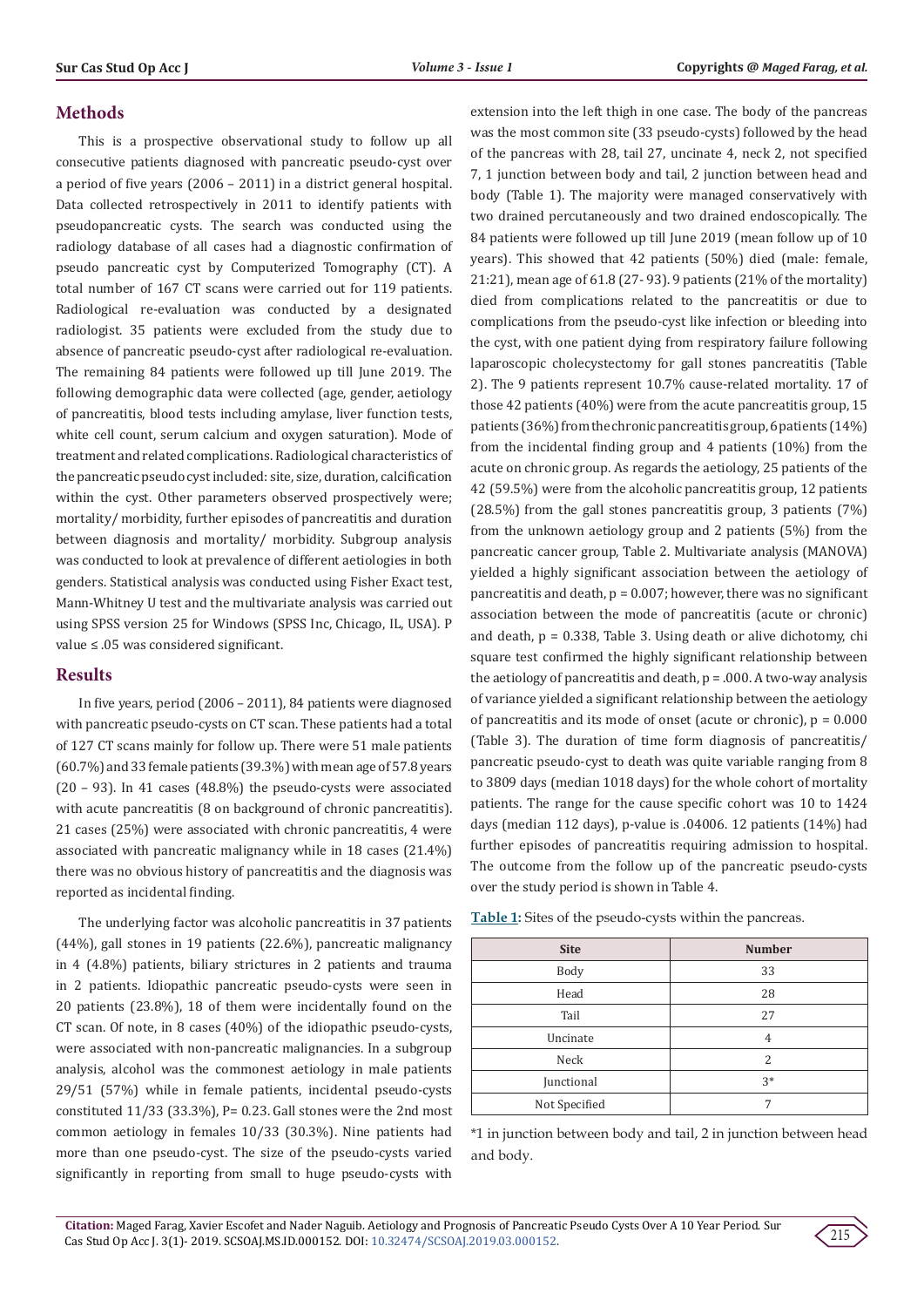**Table 2:** Demographics of mortality patients.

| Gender               | Males                   | 21 |
|----------------------|-------------------------|----|
|                      | Females                 | 21 |
| Aetiology            | Alcoholic               | 25 |
|                      | Gall stones             | 12 |
|                      | Cancer                  | 2  |
|                      | Incidental              | 3  |
| Mode of pancreatitis | Acute                   | 17 |
|                      | Chronic                 | 15 |
|                      | Acute on top of Chronic | 4  |
|                      | Unknown                 | 6  |

**Table 3:** Multivariate analysis.

|           |                                         | df | F     | Sig.  |
|-----------|-----------------------------------------|----|-------|-------|
| Gender    | <b>Aetiology of Pancreatitis</b>        | 1  | 2.121 | 0.149 |
|           | Mode of Pancreatitis<br>(Acute/Chronic) | 1  | 0.707 | 0.403 |
| Age at CT | <b>Aetiology of Pancreatitis</b>        | 1  | 4.83  | 0.031 |
|           | Mode of Pancreatitis<br>(Acute/Chronic) | 1  | 0.273 | 0.603 |
| Death     | <b>Aetiology of Pancreatitis</b>        | 1  | 7.556 | 0.007 |
|           | Mode of Pancreatitis<br>(Acute/Chronic) | 1  | 0.928 | 0.338 |

**Table 4:** Pseudo-cyst follow-up outcome (June 2019).

| <b>Outcome</b>           | <b>Number</b> |  |
|--------------------------|---------------|--|
| Resolution               | 40 (47.6%)    |  |
| No further imaging       | 15 (17.8%)    |  |
| Stable in size           | $9(10.7\%)$   |  |
| Decreased in size        | 6(7%)         |  |
| Patient death            | $5(5.9\%)$    |  |
| Malignant                | $3(3.5\%)$    |  |
| Increased in size        | $2(2.3\%)$    |  |
| Drained                  | $1(1\%)$      |  |
| Infected                 | $1(1\%)$      |  |
| Surgery (Pancreatectomy) | $1(1\%)$      |  |
| Unknown                  | $1(1\%)$      |  |

# **Discussion**

Pancreatic pseudocysts are the commonest pancreatic cystic lesions and represent 75%-80% [1]. They are localized fluid collections rich in amylase and other pancreatic enzymes that gets surround by fibrous tissue wall not lined by epithelium [2]. Pseudocysts are a common clinical problem and arise as a complication of chronic pancreatitis in up to 40% of cases [3]. Alcoholic pancreatitis is the most common cause and account for over 75% of cases in some series [4]. The incidence of pancreatic pseudocysts is low and ranges between 1.6%-4.5% irrespective of the aetiology [5,6]. The pathogenesis of pancreatic pseudocysts is the disruption to the pancreatic duct as a result of pancreatitis or

trauma which results in extravasation of pancreatic secretions. Two thirds of patients with pseudocysts have demonstrable connections between the cyst and the pancreatic duct. In the other third, an inflammatory reaction most likely sealed the connection so that it is not demonstrable [7]. In acute pancreatitis, fluid collections persisting for more than 4-6 weeks that are lined by a well-defined wall of fibrous or granulation tissue, would be regarded as acute pseudocysts [2,4]. In chronic pancreatitis the mechanism is less clear, but it could be as a consequence of an acute exacerbation of the underlying disease and/or blockage of a major branch of the pancreatic duct by a protein plug, calculus or localized fibrosis [8]. The clinical presentation is quite variable and while some patients could be asymptomatic, others might present with abdominal catastrophe as a result of; bleeding, infection or rupture of the cyst [9,10]. In our study, 2 patients had acute hemorrhage into the cyst from erosion into the splenic artery while 1 patient had infection of the cyst and all 3 patients died. Various imaging modalities are used in the diagnosis of pancreatic pseudo-cysts with Computed Tomography (CT) being the gold standard with 82% to 100% sensitivity and 98% specificity [11]. Endoscopic Ultrasound (EUS) has the highest sensitivity (93% to 100%) and specificity (92% to 98%) in differentiating acute fluid collections from pancreatic abscess and other pancreatic pseudocysts [12]. In our study 41 patients (48.8%) of the pancreatic pseudocysts were associated with acute pancreatitis and 21 cases (25%) were associated with chronic pancreatitis. However, it is worth mentioning that 8 cases of the 41 in the acute pancreatitis group had a background of chronic pancreatitis. 4 patients (19%) were associated with pancreatic malignancy while 18 patients (21.4%) were incidental finding on CT scans done for other reasons. These results are different from other studies showing the prevalence of pancreatic pseudocysts in acute pancreatitis to range from 6% to 18.5% [13,14]. The prevalence of pancreatic pseudocysts in chronic pancreatitis is 20%- 40% [15]. In our study, the most common underlying factor was alcoholic pancreatitis in 37 patients (44%), gall stones in 19 patients (22.6%), pancreatic malignancy in 4 patients (4.8%), biliary strictures in 2 patients and trauma in 2 patients. Idiopathic pancreatic pseudocysts were seen in 20 patients (23.8%), 18 of them were incidentally found on the CT scan. Of note, in 8 cases (40%) of the idiopathic pseudo-cysts, were associated with non-pancreatic malignancies. Results from other series showed that pancreatic pseudocysts are most common in patients with chronic alcoholic pancreatitis (up to 78%) [16], followed by idiopathic chronic pancreatitis (6% to 16%) and biliary pancreatitis (6% to 8%) [17]. The range of spontaneous regression of pancreatic pseudocysts ranges from 8% to 70% and the two major factors affecting this are; the size of the pseudocyst and the time since diagnosis [17]. In our study, 40 patients (47.6%) had spontaneous resolution of their pseudocysts and only 4 patients had drainage procedure for their cysts (2 percutaneously and 2 endoscopically) in the initial period of the study and 1 further patient having endoscopic drainage in the follow up period of the

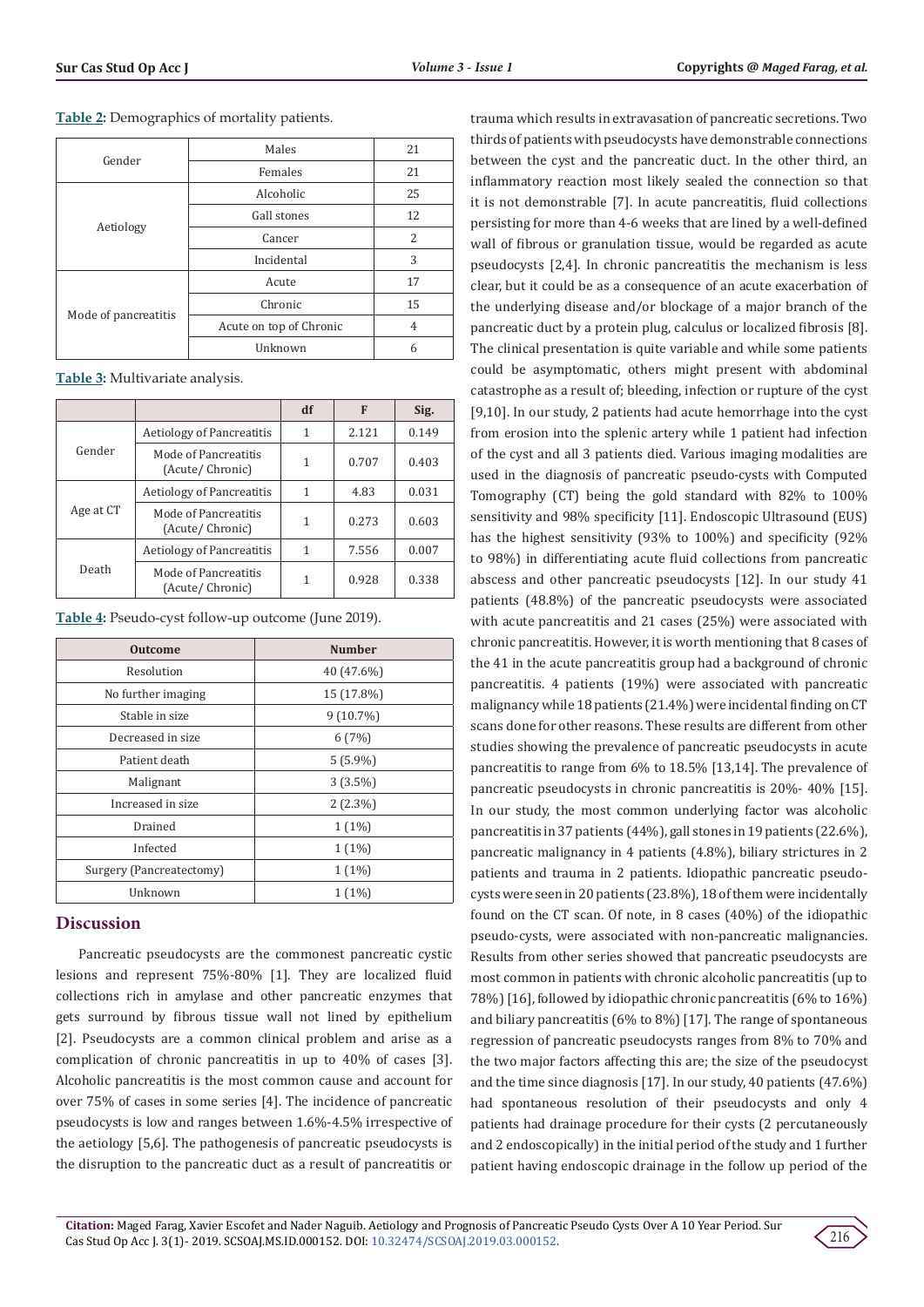study. The body of the pancreas was the most common site with 33 pseudo-cysts, followed by the head of the pancreas with 28, tail 27, uncinate process 4, neck 2, not specified 7, 1 in the junction between body and tail, and 2 in the junction between head and body. 9 patients in our study had multiple pseudocysts. The results in the literature about the site of pseudocysts within the pancreas is variable, as some studies showed that most pseudocysts would be in or near the tail of the pancreas [18]. In another study, most extra pancreatic pseudocysts were located in the body and tail region, whereas most intrapancreatic pseudocysts were in the head of the pancreas [19]. The overall mortality in our study was 50% (42 patients), however the cause specific mortality was only 9 patients (10.7%). 59.5% of the whole mortality cohort had alcoholic pancreatitis while 28.5% had gall stones pancreatitis. The 9 cause specific mortality patients; 7 were alcoholic pancreatitis and 2 were gall stones pancreatitis. On multivariate analysis there was a statistically significant association between the aetiology of pancreatitis and death which was also confirmed on Chi-square testing. There was no statistically significant association between the mode of pancreatitis (acute or chronic) and death. The duration of time form diagnosis of pancreatitis/ pancreatic pseudo-cyst to death was quite variable ranging from 8 to 3809 days (median 1018 days) in the whole mortality cohort. In the cause specific mortality group, the range was 10 to 1424 days (median 112 days), this was statistically significant.

#### **Conclusion**

Our study showed that alcoholic pancreatitis remains the most frequent underlying aetiology for pancreatic pseudocysts although it is not as common as in other studies. The incidence of incidental pseudocysts with no history of pancreatitis is higher than that in the literature. Around 50% of pseudo pancreatic cysts in our study resolved spontaneously; therefore, conservative treatment has a big role in management of pancreatic pseudocysts. Bleeding or infection of a pseudo pancreatic cyst is an emergency associated with high mortality and should be managed promptly with laparoscopic and endoscopic approaches now gaining popularity over the surgical approach which is only used if the previously mentioned approaches fail.

#### **References**

- 1. [Khanna AK, Tiwary SK, Kumar P \(2012\) Pancreatic pseudocyst:](https://www.hindawi.com/journals/iji/2012/279476/)  [Therapeutic dilemma. International Journal of Inflammation.](https://www.hindawi.com/journals/iji/2012/279476/)
- 2. Bradley EL  $3<sup>rd</sup>$  (1993) A clinically based classification system for acute [pancreatitis. Summary of the International Symposium on Acute](https://www.ncbi.nlm.nih.gov/pubmed/8489394)

[Pancreatitis, Atlanta, Ga, September 11 through 13, 1992. Arch Surg 128:](https://www.ncbi.nlm.nih.gov/pubmed/8489394) [586-590.](https://www.ncbi.nlm.nih.gov/pubmed/8489394)

- 3. [Boerma D, Obertop H, Gouma DJ \(2000\) Pancreatic pseudocysts in](https://www.ncbi.nlm.nih.gov/pubmed/10829523) [chronic pancreatitis. Surgical or interventional drainage? Ann Ital Chir](https://www.ncbi.nlm.nih.gov/pubmed/10829523) [71: 43-50.](https://www.ncbi.nlm.nih.gov/pubmed/10829523)
- 4. [Pitchumoni CS, Agarwal N \(1999\) Pancreatic pseudocysts. When and](https://www.ncbi.nlm.nih.gov/pubmed/10503140) [how should drainage be performed? Gastroenterol Clin North Am 28:](https://www.ncbi.nlm.nih.gov/pubmed/10503140) [615-639.](https://www.ncbi.nlm.nih.gov/pubmed/10503140)
- 5. [Sandy JT, Taylor RH, Christensen RM, Scudamore C, Leckie P \(1981\)](https://www.ncbi.nlm.nih.gov/pubmed/7223950) [Pancreatic pseudocyst. Changing concepts in management. Am J Surg](https://www.ncbi.nlm.nih.gov/pubmed/7223950) [141: 574-576.](https://www.ncbi.nlm.nih.gov/pubmed/7223950)
- 6. [Wade JW \(1985\) Twenty-five-year experience with pancreatic](https://www.ncbi.nlm.nih.gov/pubmed/3925799) [pseudocysts. Are we making progress? Am J Surg 149: 705-708.](https://www.ncbi.nlm.nih.gov/pubmed/3925799)
- 7. [Habashi S, Draganov PV \(2009\) Pancreatic pseudocyst. World J](https://www.ncbi.nlm.nih.gov/pmc/articles/PMC2653285/) [Gastrointest Endosc 15: 38-47.](https://www.ncbi.nlm.nih.gov/pmc/articles/PMC2653285/)
- 8. [Grace PA, Williamson RC \(1993\) Modern management of pancreatic](https://www.ncbi.nlm.nih.gov/pubmed/8518891) [pseudocysts. Br J Surg 80: 573-581.](https://www.ncbi.nlm.nih.gov/pubmed/8518891)
- 9. [Zdanyte E, Strupas K, Bubnys A, Stratilatovas E \(2004\) \[Difficulties of](https://www.ncbi.nlm.nih.gov/pubmed/15630345) [differential diagnosis of pancreatic pseudocysts and cystic neoplasms\].](https://www.ncbi.nlm.nih.gov/pubmed/15630345) [Medicina \(Kaunas\) 40: 1180-1188.](https://www.ncbi.nlm.nih.gov/pubmed/15630345)
- 10. [Gouyon B, Levy P, Ruszniewski P, Zins M, Hammel P, et al. \(1997\)](https://www.ncbi.nlm.nih.gov/pubmed/9462217) [Predictive factors in the outcome of pseudocysts complicating alcoholic](https://www.ncbi.nlm.nih.gov/pubmed/9462217) [chronic pancreatitis. Gut 41: 821-825.](https://www.ncbi.nlm.nih.gov/pubmed/9462217)
- 11. [Balthazar EJ, Freeny PC, Van Sonnenberg E \(1994\) Imaging and](https://www.ncbi.nlm.nih.gov/pubmed/7972730) [intervention in acute pancreatitis. Radiology 193: 297-306.](https://www.ncbi.nlm.nih.gov/pubmed/7972730)
- 12. [Lehman GA \(1999\) Pseudocysts. Gastrointest Endosc 49: 81-84.](https://www.giejournal.org/article/S0016-5107(99)70533-X/fulltext)
- 13. [Imrie CW, Buist LJ, Shearer MG \(1988\) Importance of cause in the](https://www.ncbi.nlm.nih.gov/pubmed/2458684) [outcome of pancreatic pseudocysts. Am J Surg 156: 159-162.](https://www.ncbi.nlm.nih.gov/pubmed/2458684)
- 14. [Maringhini A, Uomo G, Patti R, Rabitti P, Termini A, et al. \(1999\)](https://www.ncbi.nlm.nih.gov/pubmed/10492151) [Pseudocysts in acute nonalcoholic pancreatitis: incidence and natural](https://www.ncbi.nlm.nih.gov/pubmed/10492151) [history. Dig Dis Sci 44: 1669-1673.](https://www.ncbi.nlm.nih.gov/pubmed/10492151)
- 15. [Barthet M, Bugallo M, Moreira LS, Bastid C, Sastre B, et al. \(1993\)](https://www.ncbi.nlm.nih.gov/pubmed/8339886) [Management of cysts and pseudocysts complicating chronic pancreatitis.](https://www.ncbi.nlm.nih.gov/pubmed/8339886) [A retrospective study of 143 patients. Gastroenterol Clin Biol 17: 270-](https://www.ncbi.nlm.nih.gov/pubmed/8339886) [276.](https://www.ncbi.nlm.nih.gov/pubmed/8339886)
- 16. [Ammann RW, Akovbiantz A, Largiader F, Schueler G \(1984\) Course and](https://www.ncbi.nlm.nih.gov/pubmed/6706066) [outcome of chronic pancreatitis. Longitudinal study of a mixed medical](https://www.ncbi.nlm.nih.gov/pubmed/6706066)[surgical series of 245 patients. Gastroenterology 86: 820-828.](https://www.ncbi.nlm.nih.gov/pubmed/6706066)
- 17. [Markus M Lerch, Albrecht Stier, Ulrich Wahnschaffe, Julia Mayerle](https://www.ncbi.nlm.nih.gov/pubmed/19890418) [\(2009\) Pancreatic Pseudocysts: Observation, Endoscopic Drainage, or](https://www.ncbi.nlm.nih.gov/pubmed/19890418) [Resection? Dtsch Arztebl Int 106\(38\): 614-621.](https://www.ncbi.nlm.nih.gov/pubmed/19890418)
- 18. [Bourliere M, Sarles H \(1989\) Pancreatic cysts and pseudocysts](https://www.ncbi.nlm.nih.gov/pubmed/2646086) [associated with acute and chronic pancreatitis. Dig Dis Sci 34: 343-348.](https://www.ncbi.nlm.nih.gov/pubmed/2646086)
- 19. [Kloppel G, Maillet B \(1991\) Pseudocysts in chronic pancreatitis: a](https://www.ncbi.nlm.nih.gov/pubmed/1862065) [morphological analysis of 57 resection specimens and 9 autopsy](https://www.ncbi.nlm.nih.gov/pubmed/1862065) [pancreata. Pancreas 6: 266-274.](https://www.ncbi.nlm.nih.gov/pubmed/1862065)
- 20. [Bradley EL, Gonzalez AC, Clements JL \(1976\) Acute pancreatic](https://www.ncbi.nlm.nih.gov/pmc/articles/PMC1345417/) [pseudocysts: incidence and implications. Jr Ann Surg 184\(6\): 734-737.](https://www.ncbi.nlm.nih.gov/pmc/articles/PMC1345417/)